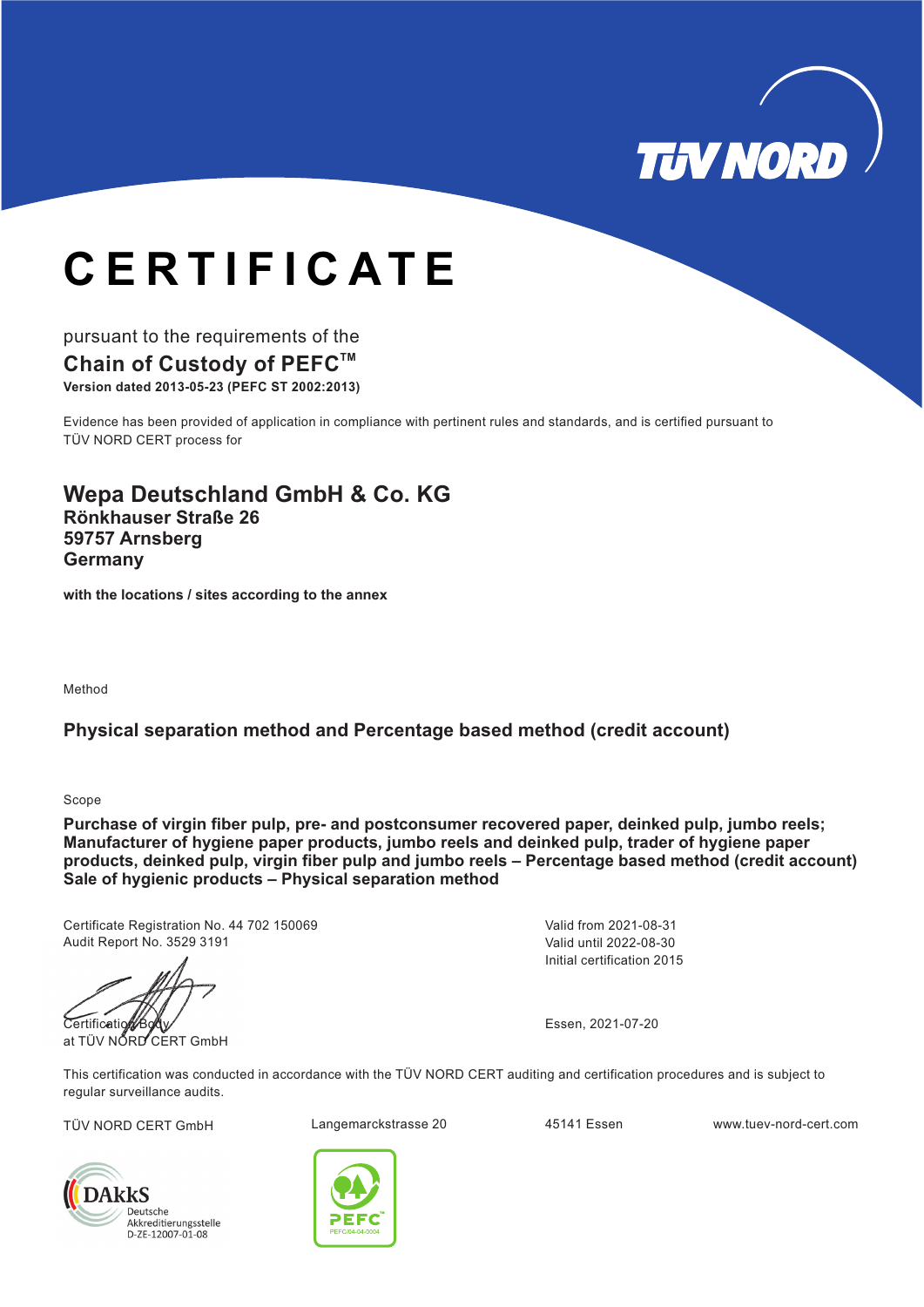

### **ANNEX**

**to Certificate Registration No. 44 702 150069 Chain of Custody of PEFCTM**

**Wepa Deutschland GmbH & Co. KG Rönkhauser Straße 26 59757 Arnsberg Germany**

| Certificate registration No. Location |                                                                                               | Method   Scope                                                                                                                                                                                                                                                                                     |
|---------------------------------------|-----------------------------------------------------------------------------------------------|----------------------------------------------------------------------------------------------------------------------------------------------------------------------------------------------------------------------------------------------------------------------------------------------------|
| 44 702 150069-001                     | Wepa Deutschland GmbH & Co. KG<br>Rönkhauser Straße 26<br>59757 Arnsberg<br>Germany           | Percentage based method (credit account) -<br>Purchase of virgin fiber, pre- and<br>postconsumer recovered paper, jumbo reels;<br>Manufacturer of hygiene paper products,<br>jumbo reels and deinked pulp, trader of<br>hygiene paper products, deinked pulp, virgin<br>fiber pulp and jumbo reels |
| 44 702 150069-002                     | Wepa Deutschland GmbH & Co. KG<br>Unterm Klausknapp 5<br>34431 Marsberg-Giershagen<br>Germany | Percentage based method (credit account) -<br>Purchase of virgin fiber, pre- and<br>postconsumer recovered paper, jumbo reels;<br>Manufacturer of hygiene paper products,<br>jumbo reels and deinked pulp, trader of<br>hygiene paper products, deinked pulp, virgin<br>fiber pulp and jumbo reels |
| 44 702 150069-003                     | Wepa Deutschland GmbH & Co. KG<br>Gassnerallee 45-47<br>55120 Mainz<br>Germany                | Percentage based method (credit account) -<br>Purchase of virgin fibre pulp, pre- and<br>postconsumer recovered paper, jumbo reels,<br>and deinked pulp; Manufacturer of hygiene<br>paper products, jumbo reels, trader of hygiene<br>paper products, virgin fibre pulp and jumbo<br>reels         |
| 44 702 150069-004                     | Wepa Deutschland GmbH & Co. KG<br>An der B91<br>Alter Maienweg<br>06237 Leuna<br>Germany      | Percentage based method (credit account) -<br>Purchase of virgin fiber pulp, deinked pulp,<br>jumbo reels; Manufacturer of hygiene paper<br>products and jumbo reels; Trader of hygiene<br>paper products, virgin fiber pulp and jumbo<br>reels                                                    |
| TÜV NORD CERT GmbH                    | Langemarckstrasse 20                                                                          | 45141 Essen<br>www.tuev-nord-cert.com                                                                                                                                                                                                                                                              |
|                                       |                                                                                               | $0.1 - 4 - 50$                                                                                                                                                                                                                                                                                     |





Site 1 of 3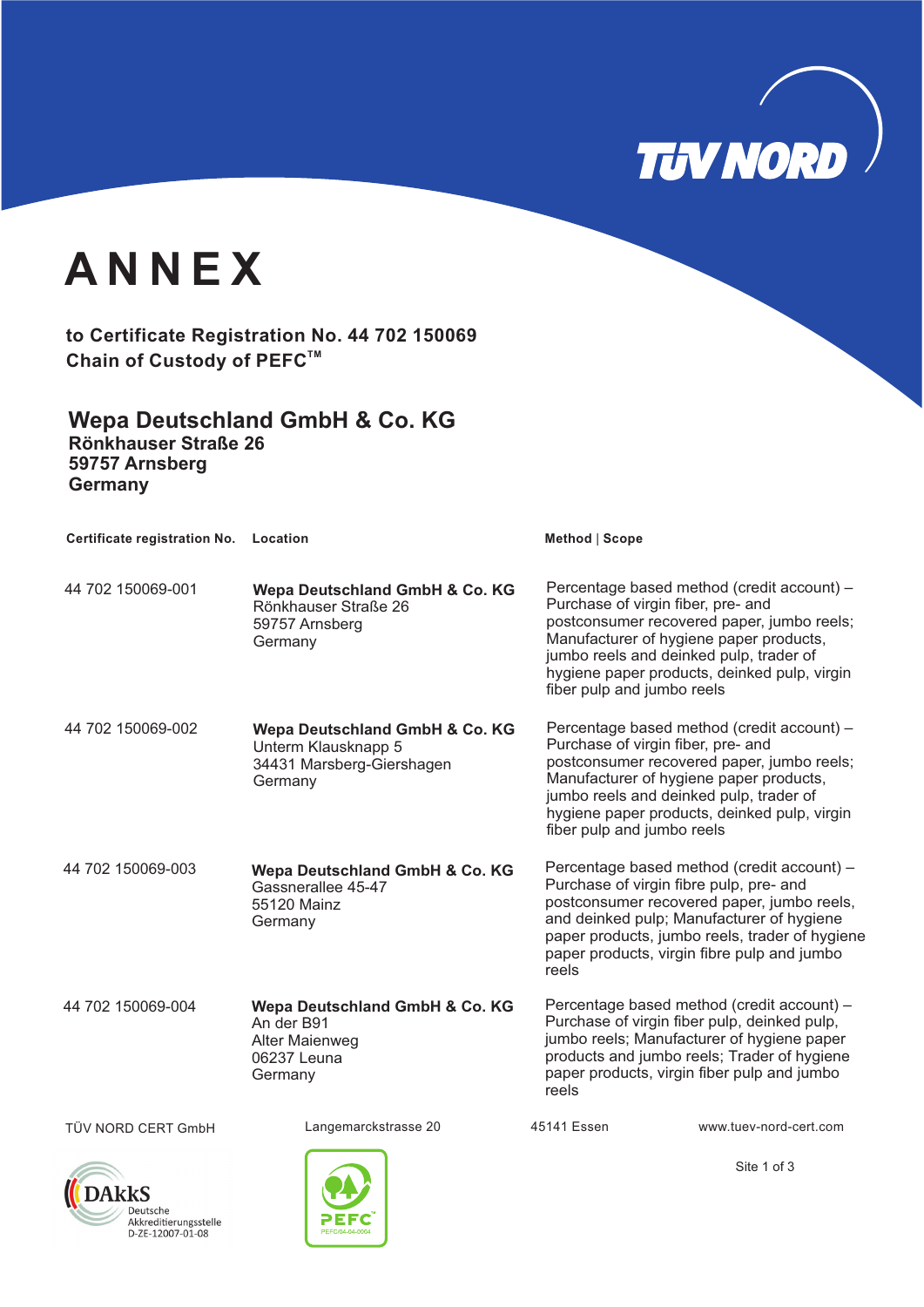

## **ANNEX**

#### **to Certificate Registration No. 44 702 150069 Chain of Custody of PEFCTM**

| Certificate registration No. Location |                                                                                                                                                                             | Method   Scope                                                                                                                                                                                                                                                                      |
|---------------------------------------|-----------------------------------------------------------------------------------------------------------------------------------------------------------------------------|-------------------------------------------------------------------------------------------------------------------------------------------------------------------------------------------------------------------------------------------------------------------------------------|
| 44 702 150069-005                     | Wepa Deutschland GmbH & Co. KG<br>An der Zschopau 2<br>09648 Kriebstein<br>Germany                                                                                          | Percentage based method (credit account) -<br>Purchase of virgin fiber pulp, deinked pulp,<br>jumbo reels; Manufacturer of hygiene paper<br>products, jumbo reels; Trader of hygiene paper<br>products, virgin fiber pulp and jumbo reels                                           |
| 44 702 150069-006                     | Wepa Deutschland GmbH & Co. KG<br>c/o WEPA Professional GmbH<br>Rönkhauser Straße 26<br>59757 Arnsberg<br>Germany                                                           | Physical separation method -<br>Sale of hygienic products                                                                                                                                                                                                                           |
| 44 702 150069-007                     | Wepa Deutschland GmbH & Co. KG<br>c/o WEPA FRANCE S.A.S.<br>Site de Lille<br>Avenue de l'Europe<br>59166 Bousbecque<br>France                                               | Percentage based method (credit account) -<br>Purchase of virgin fiber pulp, pre- and<br>postconsumer recovered paper, deinked pulp,<br>jumbo reels; Manufacturer of hygiene paper<br>products, jumbo reels; Trader of hygiene paper<br>products, virgin fiber pulp and jumbo reels |
| 44 702 150069-008                     | Wepa Deutschland GmbH & Co. KG<br>c/o WEPA FRANCE S.A.S.<br><b>Site de Troyes</b><br>R.N. $60 - Z.I.$ Torvilliers $- B.P.$ 19<br>10440 La-Rivière-de-Corps Troyes<br>France | Percentage based method (credit account) -<br>Purchase of virgin fiber pulp, pre- and<br>postconsumer recovered paper, deinked pulp,<br>jumbo reels; Manufacturer of hygiene paper<br>products, jumbo reels; Trader of hygiene paper<br>products, virgin fiber pulp and jumbo reels |
| 44 702 150069-010                     | Wepa Deutschland GmbH & Co. KG<br>c/o WEPA Piechowice Sp. z o.o.<br>ul. Pakoszowska 1B<br>58-573 Piechowice<br>Poland                                                       | Percentage based method (credit account) -<br>Purchase of virgin fibre pulp, deinked pulp,<br>jumbo reels and DIP; Manufacturer of hygiene<br>paper products, jumbo reels; Trader of virgin<br>fibre pulp, hygiene paper products and jumbo<br>reels                                |
| 44 702 150069-011                     | Wepa Deutschland GmbH & Co. KG<br>c/o WEPA Italia Srl<br>Via Contrada Cerasola 28<br>03043 Cassino (Frosinone)<br>Italy                                                     | Percentage based method (credit account) -<br>Purchase of virgin fiber pulp, deinked pulp,<br>jumbo reels; Manufacturer of hygiene paper<br>products, jumbo reels; Trader of hygiene paper<br>products and jumbo reels                                                              |
| TÜV NORD CERT GmbH                    | Langemarckstrasse 20                                                                                                                                                        | 45141 Essen<br>www.tuev-nord-cert.com                                                                                                                                                                                                                                               |
|                                       |                                                                                                                                                                             | Site 2 of 3                                                                                                                                                                                                                                                                         |